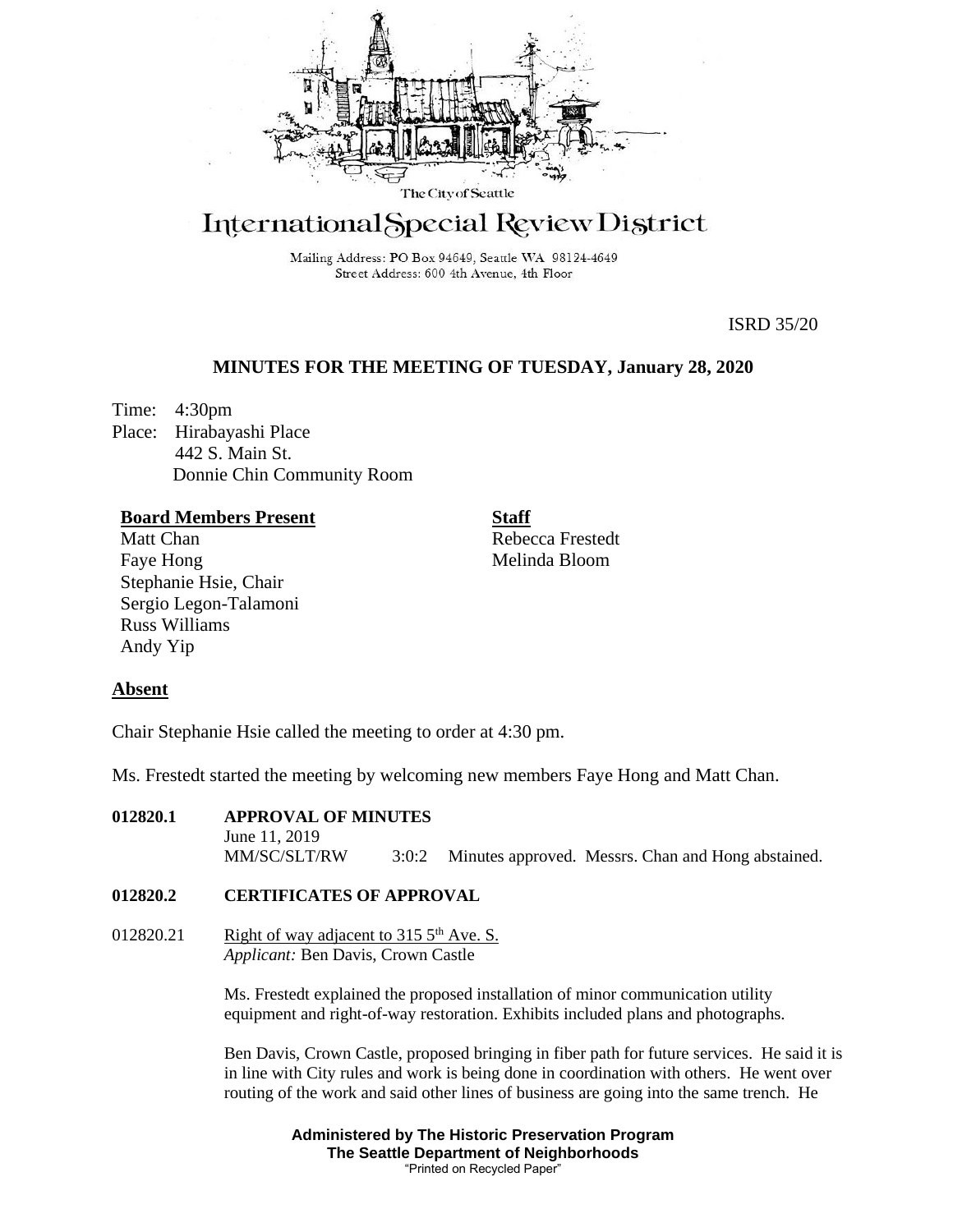said the project will involve trenching, population of conduit with fiber, and restoration as per page 7.

Chris Martinez, Crown Castle, said ADA ramps and surfaces will be restored to current conditions.

Ms. Frestedt asked about impact to tree pit and right-of-way and said to make sure materials match what is existing.

Ms. Hsie asked if concrete, asphalt, brick will all be replaced in-kind.

Mr. Martinez said yes to each. He said salvage bricks will go back in place; if they break SDOT will bring in like brick to bring it back to current condition to look like it never happened.

Mr. Hong said brick was removed on Maynard and it was not matched – it looks bad.

Mr. Davis said it was not their project and they can't speak to that. He said they are directed by SDOT to retain and re-use brick for consistency.

Ms. Frestedt said three different groups were involved in alterations at that intersection and they were three separate projects.

Mr. Hong said the mortar doesn't match.

Mr. Davis said they will match like-for-like here and will make sure work is done correctly.

Public Comment: There was no public comment.

Board Discussion:

Mr. Williams asked about the duration of work and if there will be street closures.

Mr. Davis said it is a joint project, but their work will not take more than  $2 - 3$  weeks to do. He said it depends on games and weather.

Mr. Martinez said they will coordinate other projects to minimize impact.

Ms. Hsie asked about vault covers.

Mr. Martinez said there are a couple locations where vaults will be installed; skid cover is required.

Ms. Hsie said the trenching and restoration of all – asphalt, curbs, concrete sidewalks, covers, brick replacement, conduit painted to match pole, two new vault cover locations – will be restored to exactly as it was. Bricks will be re-used.

Mr. Legon-Talamoni said it is straightforward and the applicant has committed to restoring the site as it is. He said the upgrade is needed in the neighborhood.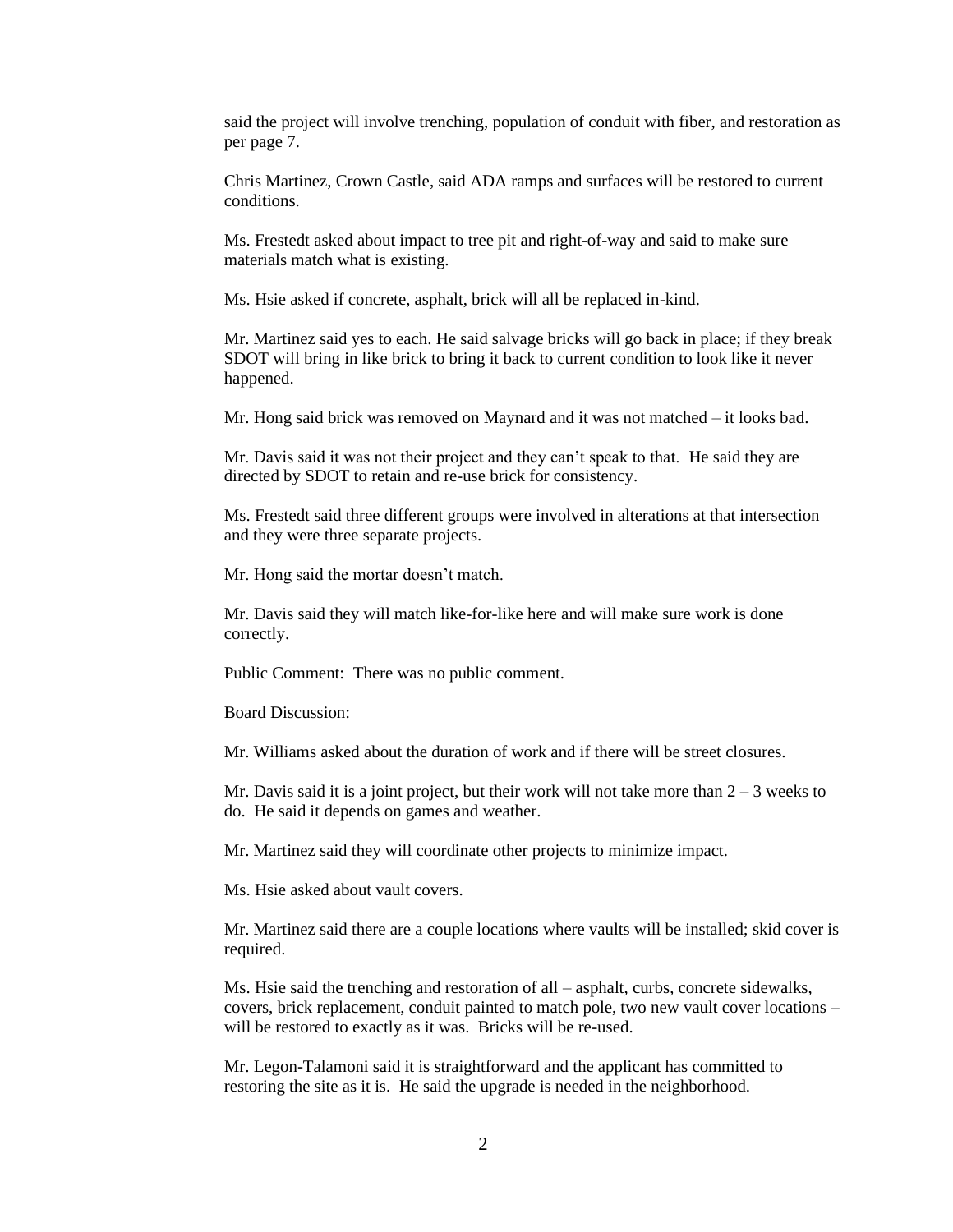Ms. Hsie said it is important to coordinate with other projects.

Action: I move that the International Special Review District Board recommend approval of a Certificate of Approval for Site Alterations, as proposed.

The Board directs staff to prepare a written recommendation of approval, based on consideration of the application submittal and Board discussion at the January 28, 2020 public meeting, and forward this written recommendation to the Department of Neighborhoods Director.

The proposed site alterations meet the following sections of the **International Special Review District Ordinance and** a**pplicable Design Guidelines:**

**SMC 23.66.334 – [Streets and sidewalks](https://library.municode.com/wa/seattle/codes/municipal_code?nodeId=TIT23LAUSCO_SUBTITLE_IIILAUSRE_CH23.66SPREDI_SUBCHAPTER_IIIINSPREDI_23.66.334STSI)**

MM/SC/SLT/FH 5:0:0 Motion carried.

*Mr. Yip arrived at 4:50 pm.*

012820.22  $\frac{509 \, 7^{\text{th}} \text{Ave. S.} - \text{Louisa Hotel}}{509 \, 7^{\text{th}} \text{Ave.} - \text{S.}}$ *Applicant:* Ellen Ta, Baegopa, and Tuan Nguyen, Spiral Signs

> Ms. Frestedt explained the proposed installation of an illuminated wall sign, mounted on a raceway, for Baegopa. Sign dimensions: 6' w x 2'h. Exhibits included plans, photographs and samples. The Louisa Hotel was constructed in 1909. It is a contributing building located within the Asian Design Character District. The Board approved building signage and sign plan in Feb. 2019.

Applicant Comment:

Tran Le, Spiral Signs explained the sign will be mounted above the entrance.

Mr. Hong asked if the sign will be lit.

Ms. Le said it will be from behind; 6250 Kelvin.

Ms. Hsie asked about attachment.

Ms. Frestedt said it is into the wood noting that it is not the original storefront configuration.

Mr. Legon-Talamoni said it is straightforward.

Mr. Williams asked if this is the only sign.

Ms. Frestedt said there are no others proposed.

Public Comment:

Mr. Legon-Talamoni said it is proportionate and clean design.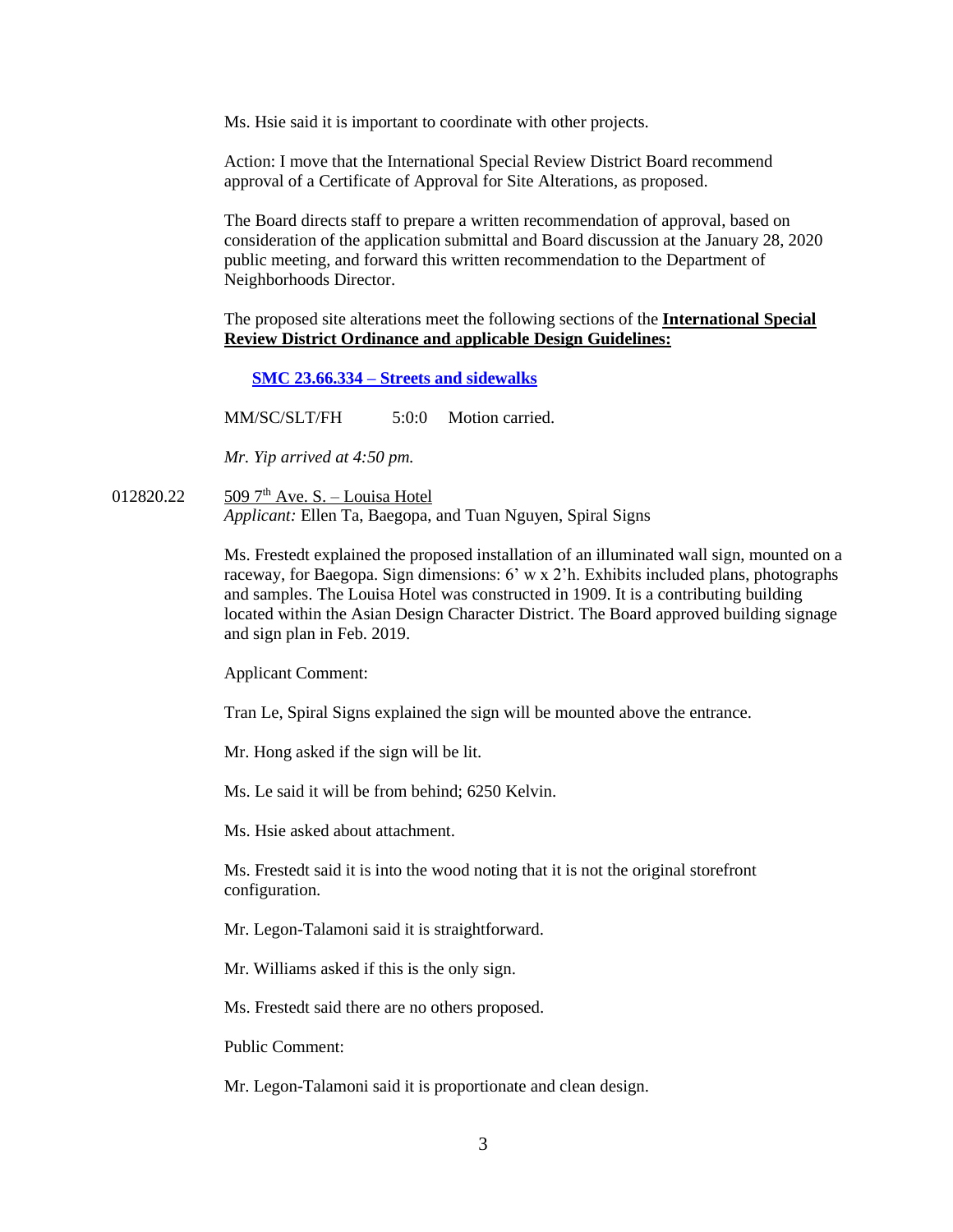Action: I move that the International Special Review District Board recommend approval of a Certificate of Approval for Signs, as proposed.

The Board directs staff to prepare a written recommendation of approval, based on consideration of the application submittal and Board discussion at the January 28, 2020 public meeting, and forward this written recommendation to the Department of Neighborhoods Director.

The proposed sign meets the following sections of the **International Special Review District Ordinance and** a**pplicable Design Guidelines:**

#### **SMC 23.66.338 – Signs**

## **ISRD Design Guidelines for Signs Secretary of the Interior's Standards**

**#9.** New additions, exterior alterations, or related new construction shall not destroy historic materials that characterize the property. The new work shall be differentiated from the old and shall be compatible with the massing, size, scale, and architectural features to protect the historic integrity of the property and its environment.

**#10.** New additions and adjacent or related new construction shall be undertaken in such a manner that if removed in the future, the essential form and integrity of the historic property and its environment would be unimpaired

MM/SC/FH/MC 6:0:0 Motion carried.

012820.24 652 S. Dearborn St.

*Applicant*: Jeremy Porter, on behalf of Delia Massey, Aspect Consulting

Ms. Frestedt explained the proposed revision to the previously approved configuration of equipment for remediation/cleanup of soil and groundwater contamination. Exhibits included plans, photographs and lighting specifications. The proposed work is located outside of the Asian Design Character District. A Certificate of Approval for the following work was approved in 2018. A Certificate of Approval was issued in 2019 for installation of artwork (mural), created by Urban Artworks to be attached to the fencing.

Delia Massey proposed an 8' fence with artwork around the site. This is a revision to what was previously approved. She explained change in configuration of equipment to power electrodes is needed to comply with SCL rules. She said the new guidance required a redesign to fit this onsite. She said clearance requirements changed. She said the fence with art will end 23' from the southeast corner; the transformer will still be visible. She said bollards are needed around the transformer per SCL guidance. She said bollards will penetrate 4' below ground and 4' above. She said artwork is in warehouse and ready to put up. She said the treatment period will be six months; equipment will be there about nine months.

Ms. Hsie confirmed that the application is a revision to fence, addition of bollards and relocation of transformer and trans pad.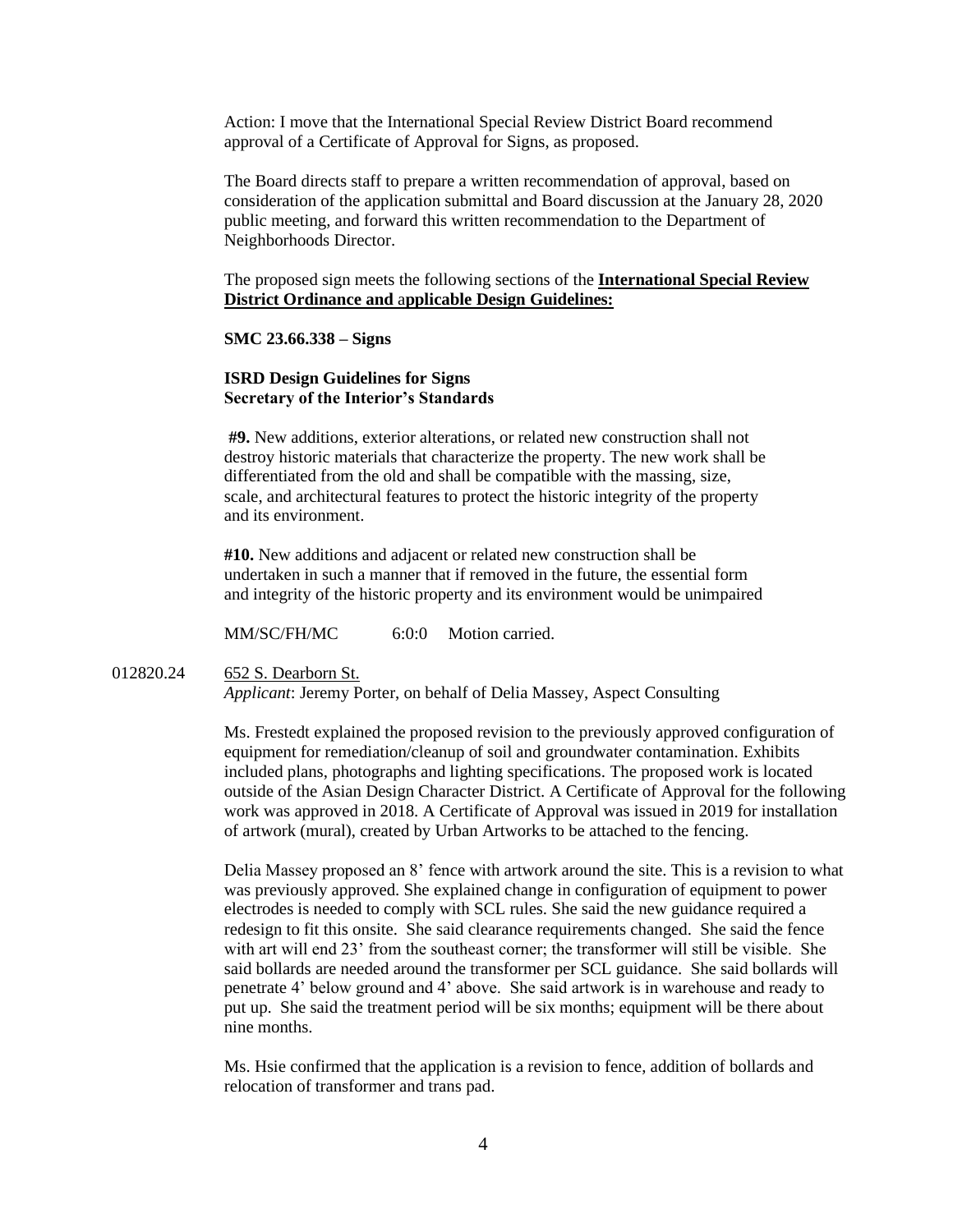Ms. Massey said the fence will up a bit longer, during cool down. Transformer will be there six months.

Public Comment: There was no public comment.

Board Discussion:

Ms. Hsie appreciated the work and noted that it will only be there for six months and there will be art on fence for the duration.

Action: I move that the International Special Review District Board recommend approval of a Certificate of Approval for revisions to the previously approved site alterations, as proposed.

The Board directs staff to prepare a written recommendation of approval, based on consideration of the application submittal and Board discussion at the January 28, 2020 public meeting, and forward this written recommendation to the Department of Neighborhoods Director.

The proposed site alterations meet the following sections of the **International Special Review District Ordinance and** a**pplicable Design Guidelines:**

**SMC 23.66.030 – Certificates of approval – Application, review and appeals SMC 23.66.334 – Streets and Sidewalks**

**Secretary of the Interior's Standards #10**

MM/SC/AY/SLT 6:0:0 Motion carried.

012820.25 303 12<sup>th</sup> Ave. S. *Applicant:* Blair Anson, business representative

> Ms. Frestedt explained the retroactive request for approval of use for restaurant/café for Dong Thap Noodles. Exhibits included plans. This building is located east of I-5, in Little Saigon. The business existed prior to the expansion of the ISRD boundaries, in 2018, but had not received a permit for use from SDCI. Therefore, they are coming to request approval retroactively.

Applicant Comment:

Blair Anson said he didn't know they needed use approval.

Public Comment: There was no public comment.

Board Discussion:

Ms. Hsie said that it is a preferred use.

Action: I move that the International Special Review District Board recommend approval of a Certificate of Approval for Use, as proposed.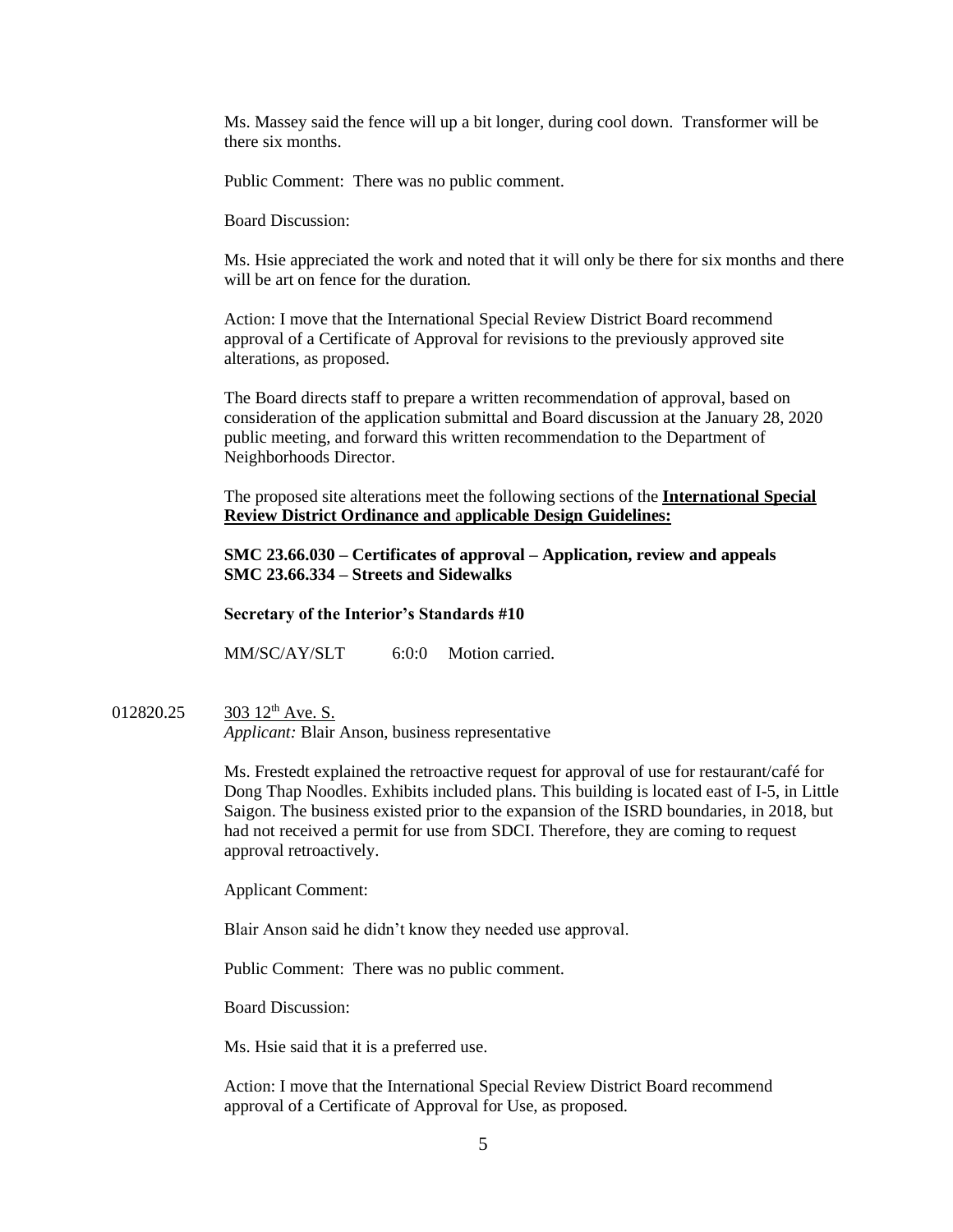The Board directs staff to prepare a written recommendation of approval, based on consideration of the application submittal and Board discussion at the January 28, 2020 public meeting, and forward this written recommendation to the Department of Neighborhoods Director.

The proposed use meets the following sections of the **International Special Review District Ordinance and** a**pplicable Design Guidelines:**

## **SMC 23.66.302 – International Special Review District goals and objectives SMC 23.66.308 – International District preferred uses east of Interstate 5**

MM/SC/MC/SLT 6:0:0 Motion carried.

012820.23 670 S. Weller St. – Eclipse Hotel *Applicant*: Dana and Yen Ma, business owners

> Ms. Frestedt explained the proposed installation of an illuminated sign to be installed on the face of the canopy for Gan Bei Eatery and Bar. Sign dimensions: 5'6" w x approximately  $1 \frac{1}{2}$  h. The sign will be mounted on a Dibond sign face that is the same color and dimensions as the face of the canopy. Exhibits included plans, photographs and samples. The Eclipse Hotel was constructed in 1908. It is a contributing building located within the Asian Design Character District and retail core. A Certificate of Approval for the existing sign was issued in 2018.

Applicant Comment:

Yen Ma said they have had challenges with nighttime visibility and tree blockage. She proposed an illuminated sign for more visibility.

Dana Ma said they will use LED lights.

Dana said single letters will mount to metal attached to front of canopy; letters will have Dibond backing.

Mr. Hong said illumination below canopy would be nice.

Dana said lighting will add visibility.

Mr. Yip asked if awning could handle the weight.

Dana said the material is plastic and composite aluminum.

Ms. Frestedt said illuminated sign will need street use and sign permits; a structural engineer will confirm the structural security.

Public Comment: There was no public comment.

Board Discussion: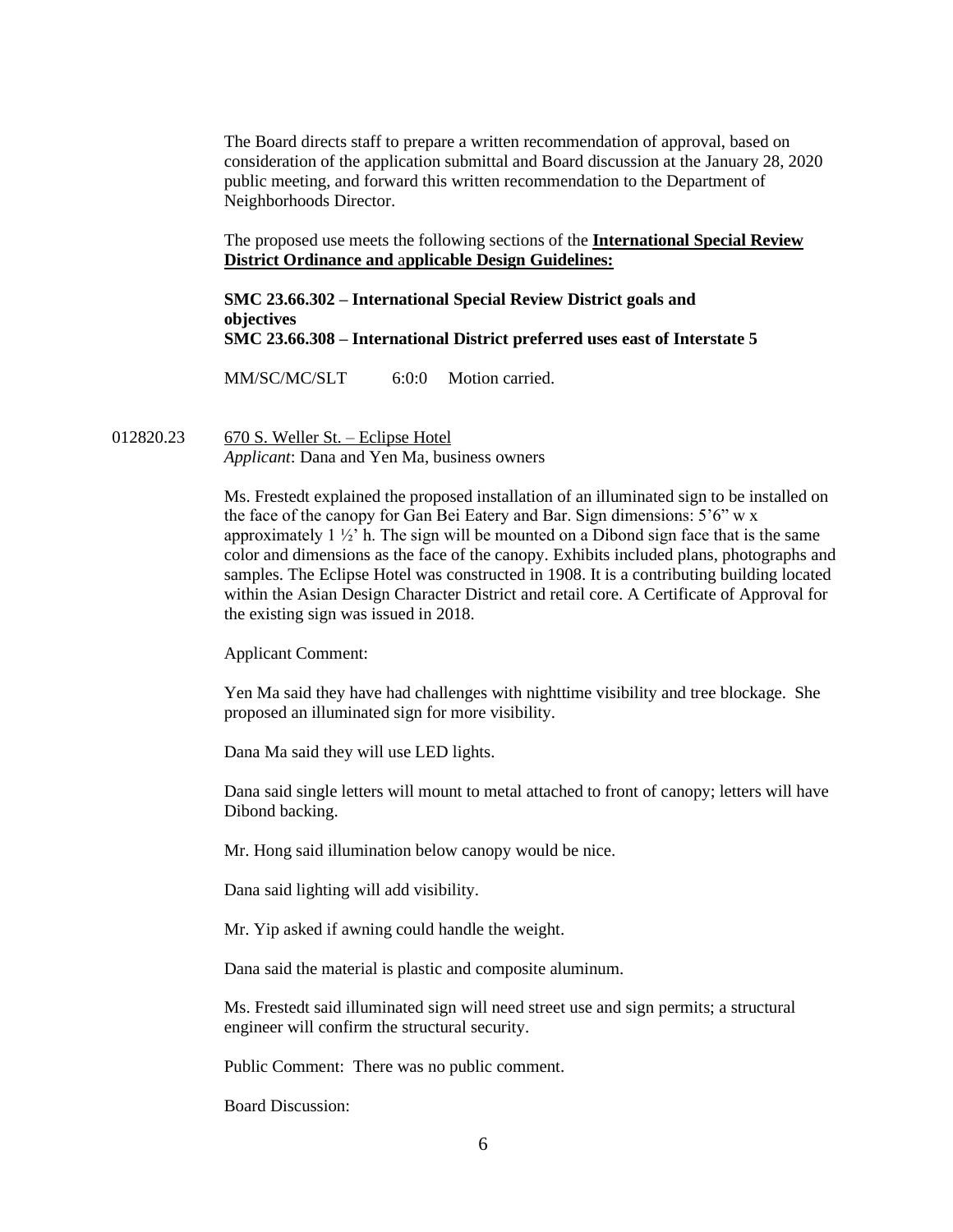Ms. Hsie said the illumination will help.

Dana said Gan Bei means "Bottoms up" or "Cheers".

Action: I move that the International Special Review District Board recommend approval of a Certificate of Approval for Signs, as proposed.

The Board directs staff to prepare a written recommendation of approval, based on consideration of the application submittal and Board discussion at the January 14, 2020 public meeting, and forward this written recommendation to the Department of Neighborhoods Director.

The proposed sign meets the following sections of the **International Special Review District Ordinance and** a**pplicable Design Guidelines:**

**SMC 23.66.338 – Signs**

# **ISRD Design Guidelines for Signs Secretary of the Interior's Standards**

**#9.** New additions, exterior alterations, or related new construction shall not destroy historic materials that characterize the property. The new work shall be differentiated from the old and shall be compatible with the massing, size, scale, and architectural features to protect the historic integrity of the property and its environment.

**#10.** New additions and adjacent or related new construction shall be undertaken in such a manner that if removed in the future, the essential form and integrity of the historic property and its environment would be unimpaired

MM/SC/AY/SLT 6:0:0 Motion carried.

012820.26 Right of way on 5<sup>th</sup> Ave S. - adjacent 512 S. Weller St. *Applicant*: Jonathan Dong, SDOT

> Ms. Frestedt explained the proposed installation of two red bus shelters, adjacent to Uwajimaya. Exhibits reviewed included plans and photographs.

Alex Phillips White, SDOT, proposed adding shelters for Bolt Bus patrons. People are currently using Uwajimaya's awning.

Jonathan Dong said SDOT will own the shelters, rather than Metro, because they don't serve Metro stops. He said the shelters will be typical Metro shelters.

Mr. White said the shelters will be painted red to match the red street lights and to differentiate them from Metro stops.

Mr. Yip asked about the roofing material.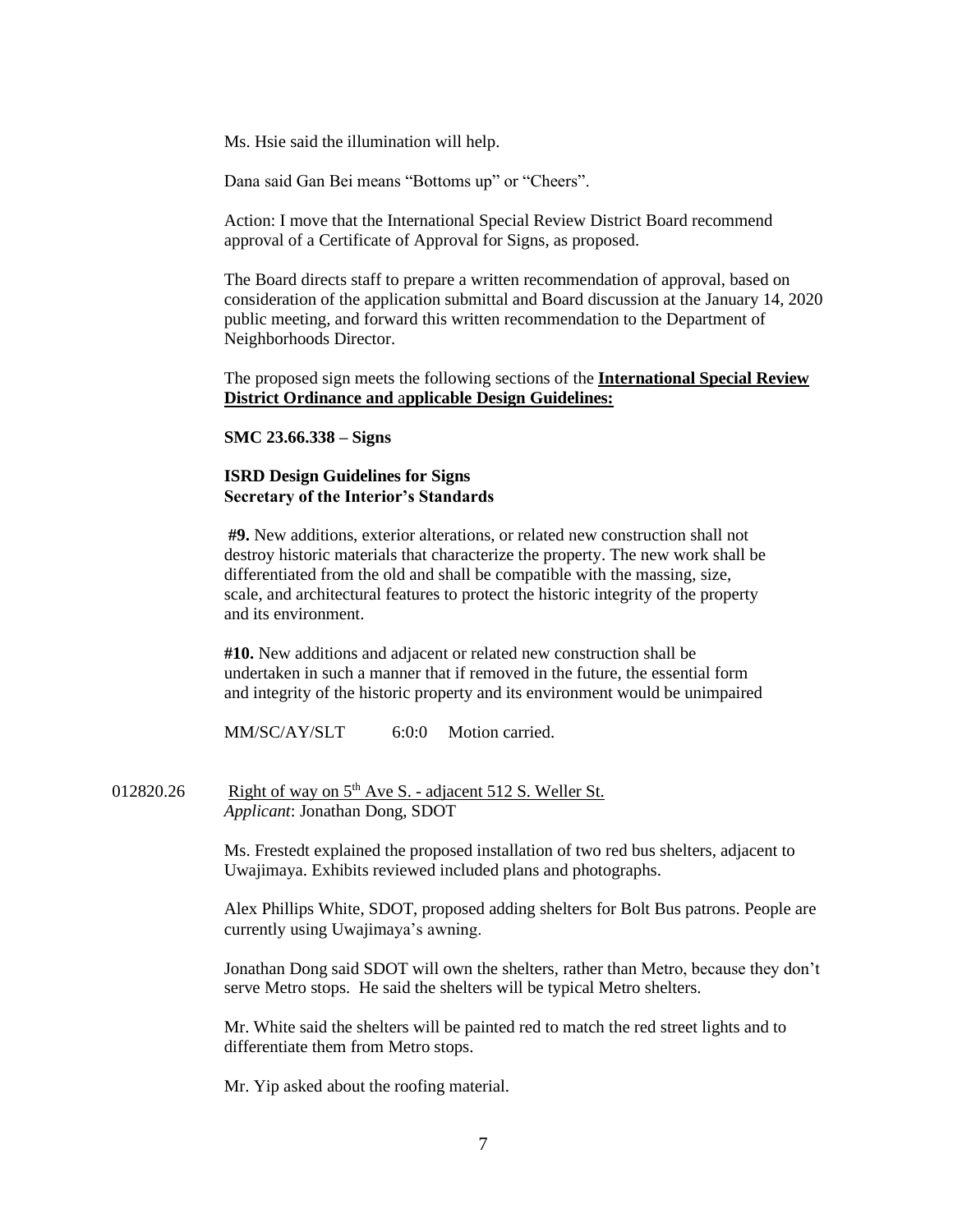Mr. White said it is typical to every other shelter; there are not full side panels and glass will have a textured pattern.

Ms. Hsie asked if they could be customized.

Mr. Dong said Uwajimaya could if they wanted.

Mr. White said the shelter is 8'8" across with a 2' depth.

Mr. Russell asked the number of people served by Bolt.

Mr. White said there are a lot.

In response to a question, Mr. White said placement met ADA requirements.

Ms. Hsie asked if SDOT is paying for this.

Mr. Dong said yes but Bolt Bus provides service.

Public Comment: There was no public comment.

Mr. Legon-Talamoni said customizing the glazing would be interesting. He suggested tailoring element as placemaking or celebration of neighborhood. He suggested something culturally significant to the neighborhood.

Discussion ensued about art or customized culturally relevant art relevant to the neighborhood.

Mr. Dong said SDOT will not be imitating the artwork piece, but the community or Uwajimaya could drive it.

Ms. Hsie said it sets a precedent – it is off the shelf and painted red. She said if there are opportunities for public engagement on art or to make it more special the board would support that.

Mr. Hong concurred on the importance of community involvement.

Responding to clarifying questions Mr. Dong said the Bolt Bus has operated there for four years. He said in the spring they will pour foundation and then install shelters.

Mr. Chan asked if there will be more shelters.

Mr. Dong said there isn't enough room for more so there will just be two.

Mr. Williams asked why Bolt isn't doing this.

Mr. Dong said SDOT owns the right of way and is doing this as a public service.

Board members agreed that adding art should be added as recommendation. Ms. Hsie said there are only two shelters and it is a special circumstance; they won't proliferate.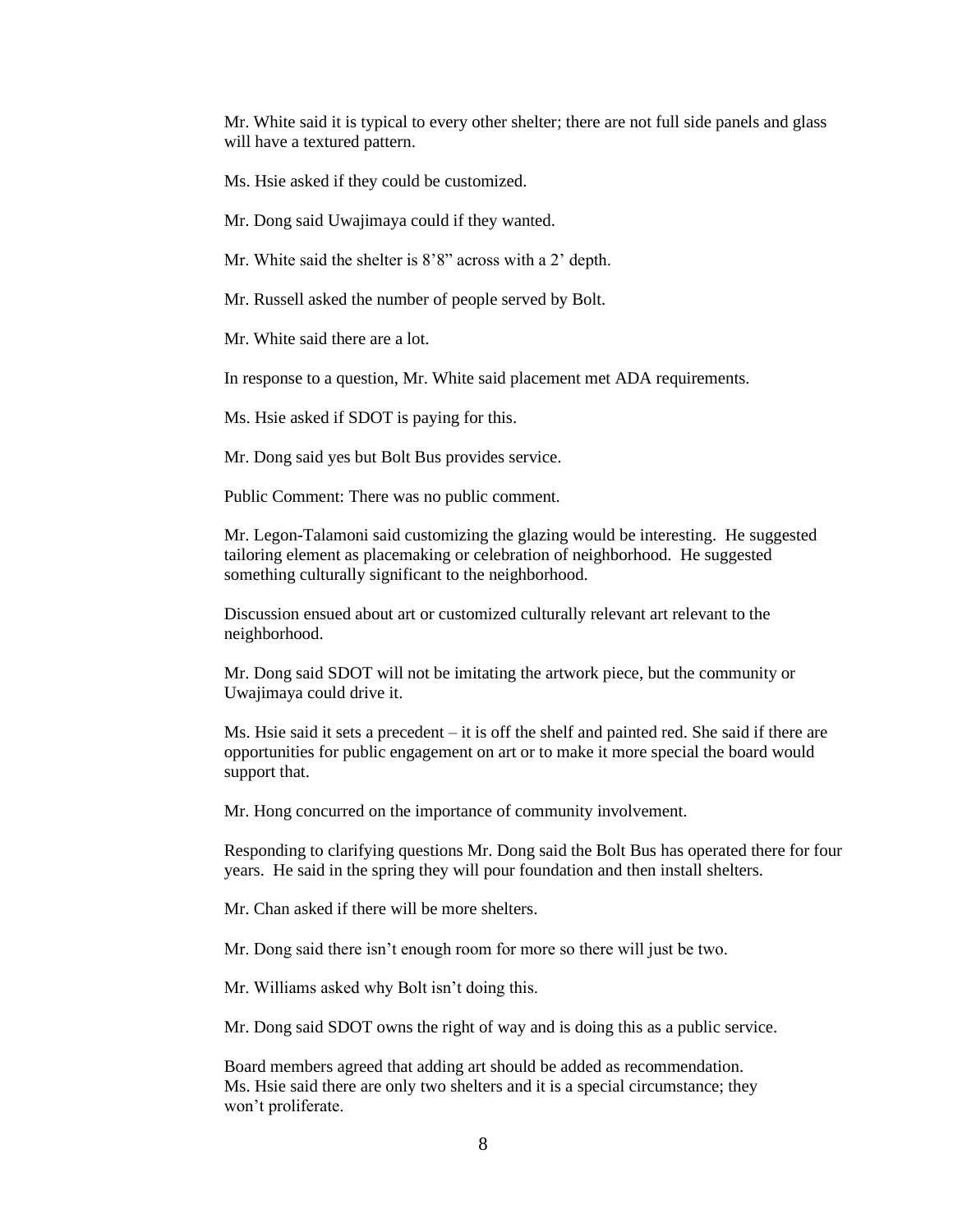Action: I move that the International Special Review District Board recommend approval of a Certificate of Approval for Site Alterations, with recommendation to engage community and to explore opportunities for artwork to ground shelters in the neighborhood.

The Board directs staff to prepare a written recommendation of approval, based on consideration of the application submittal and Board discussion at the January 28, 2020 public meeting, and forward this written recommendation to the Department of Neighborhoods Director.

The proposed site alterations meet the following sections of the **International Special Review District Ordinance and** a**pplicable Design Guidelines:**

**SMC 23.66.334 – [Streets and sidewalks](https://library.municode.com/wa/seattle/codes/municipal_code?nodeId=TIT23LAUSCO_SUBTITLE_IIILAUSRE_CH23.66SPREDI_SUBCHAPTER_IIIINSPREDI_23.66.334STSI)**

MM/SC/SLT/AY 6:0:0 Motion carried.

# **012820.3 BOARD BRIEFING**

012820.31 Dragon Sculpture Lighting *Presenter:* An Huynh, SCIDPDA

> Briefing on proposed options for illuminating the dragon sculptures on poles in the right-ofway in multiple locations throughout the District.

> An Huynh said the 10 dragons were installed in 2002 to maintain the vitality and identity of the neighborhood; they are owned by CIDBIA. She said they are investigating how to light them. She said a 2018 neighborhood wide-lighting study was conducted and this is one of the recommendations provided so the dragons can be seen at night.

> Susanna Scott presented. She said the downward light from streetlight is not adequate. She said they have explored ways to light them, so they pop out. Up lighting has a big effect and accents the dragons. The light fixture is narrow,  $40^{\circ}$ , mounted 2' out from pole. She said placement location varies dragon to dragon and will meet SDOT standards. She said it is complicated when it comes to metering the electrical usage. She said the two at  $5<sup>th</sup>$  and Jackson have no power. She said Metro would need to be involved. She said they decided to reduce the scope to four dragons because there is power available  $(4<sup>th</sup>$  and Jackson,  $5<sup>th</sup>$ and King, Uwajimaya parking lot). She said they considered some should be relocated and noted Dearborn east of Uwajimaya has no dragon.

Ms. Huynh asked for Board overall thoughts on lighting, doing four poles to start, relocating dragons.

Mr. Chan said it is a great idea and he appreciated the thought behind placement.

Ms. Scott said a newspaper article mentioned that a feng shui expert was brought in to place the dragons to define the neighborhood and orient the dragon to fit surroundings. She said maybe the same person could revisit placement.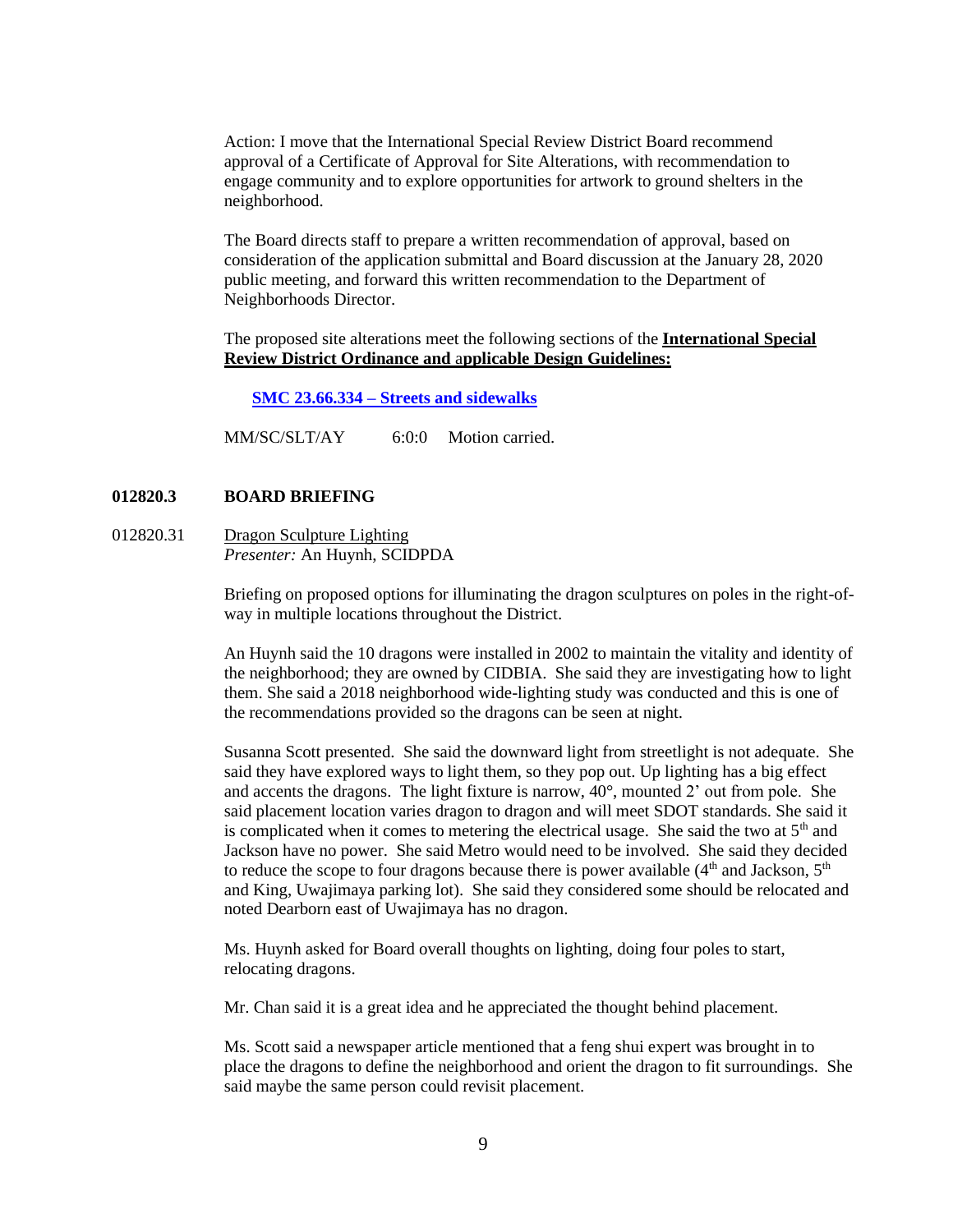Mr. Legon-Talamoni agreed the lighting would be a great addition. He said the dragons are cultural icons and provide placemaking in the district. He said lighting adds safety / sense of safety. He asked the number of lights per dragon and if they would splice into existing or route conduit up pole.

Ms. Scott said only one dragon needs three lights. She said power would ideally tie into streetlight power; the question is how to get it metered. She said they are trying to see if they can get a variance.

Mr. Legon-Talamoni said they should turn on when the streetlamps go on.

Ms. Scott said they will look into that.

Mr. Chan said he'd like to see the preferred to see plan of where they could be located to define the neighborhood, as opposed to where they are now. The neighborhood will change, the locations now may not serve the neighborhood in the future.

Ms. Hsie said Jackson and King are good locations for a test; everyone sees them.

Mr. Yip asked how mobile they are and asked if they'd be damaged in relocation.

Ms. Scott said they are made of fiberglass, built by a boat builder, and moving will be challenging.

Ms. Frestedt said she remembers hearing that more were made than installed.

Ms. Huynh said 11 were made.

Mr. Legon-Talamoni asked if they looked at battery or solar power options.

Ms. Scott said SCL dismissed solar installation on their infrastructures.

Ms. Hsie supported the project and said to keep moving forward. She said to study other location issues.

Mr. Legon-Talamoni liked the idea of some relocation, especially along Dearborn, since it's is not pedestrian-oriented. If any were to be moved, those make sense.

Ms. Hsie asked how much each dragon cost.

Ms. Huynh said it was \$100,000 for all.

Ms. Hsie said the shedded light is good and theatrical.

Mr. Legon-Talamoni asked if the light would cause the decorative paint to disappear. He asked if lighting could be from the base up.

Mr. Yip said it might add a decorative quality to the fixture, like a cloud.

Mr. Legon-Talamoni suggested a LED strip light that conforms to the dragon's gesture to accentuate it.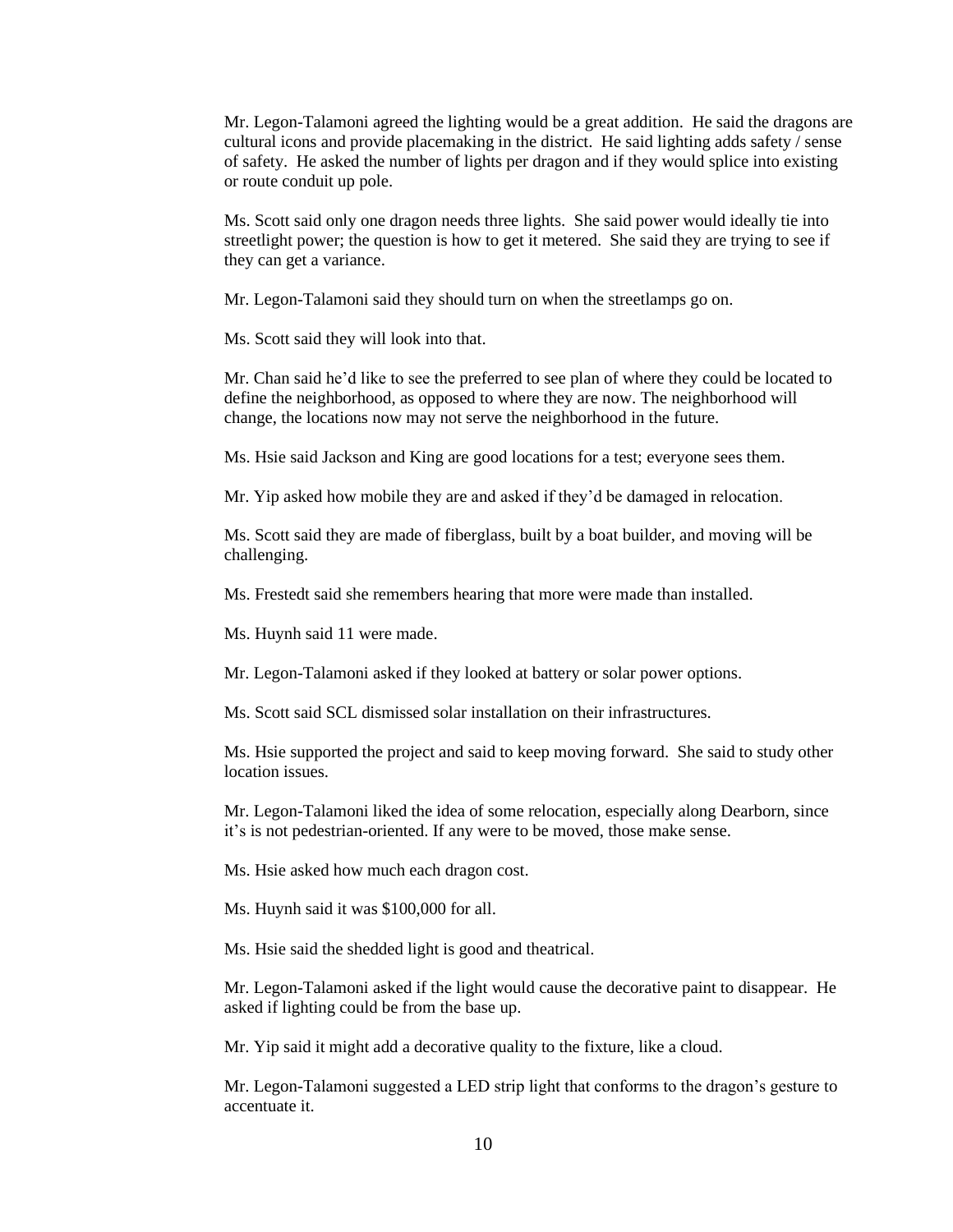Ms. Scott said that they looked at standard SCL fixtures, but those wouldn't work for this purpose. She confirmed that they received the feedback that they were looking for to inform this project.

The Board thanked the presenters for the presentation.

# **012820.4 BOARD BUSINESS**

Ms. Frestedt stated she is awaiting confirmation of appointee to fill vacancy. She said Ms. Hsie's position was to end December 22, 2019; Code allows appointed position to remain until new member selected. Ms. Hsie has agreed to remain through February. Ms. Frestedt said she received feedback on the election. She talked with the City Historic Preservation Officer and the Director of Department of Neighborhoods about revisiting election procedures and process as a result of questions raised. She said questions have been asked about absentee ballots, registration process and application of racial equity toolkit to election to make sure stakeholders and community voices are heard. She said they are doing further outreach and what kind of changes the community wants. She said DON will apply resources to that work.

Ms. Frestedt said the Design Guidelines process continues and has not stopped. She noted her workload and the work needed to publish SEPA. She said design teams have already started to opt into new Guidelines.

She said looking ahead to anticipate longer meetings due to several new construction project briefings.

Mr. Chan asked who does community outreach and if there is a standard or minimum requirement.

Ms. Frestedt said she noted Board feedback about project outreach, not speaking about any particular project, but rather outreach, in general. If there were past projects where outreach went well and could be a model, it would be helpful to hear more about them. She said that the Board can develop recommendation to the City of things that the Board would like the city to respond to, policy-wise.

Mr. Chan said outreach can be restrictive, given the historic nature of the neighborhood, that the people who regard this as an important place can extend beyond the boundaries of the neighborhood. Sometimes I feel the typical voices aren't inclusive enough for this district. People who don't live or work here should still have a say.

Ms. Frestedt said a common thread is the CID is a cultural home for many throughout the region. It's a "third place".

Mr. Legon-Talamoni said it would be helpful to have a Board briefing about what is required for community engagement and ways to provide input for improvements has or has not worked.

Ms. Frestedt said that Danielle Friedman, DON, is the point person for Early Design Guidance and outreach. She said she would invite her to come to board meeting. She said they are in process of developing website fact sheets about neighborhoods. She said that one of the challenges is that it is not a 'check the box' approach.